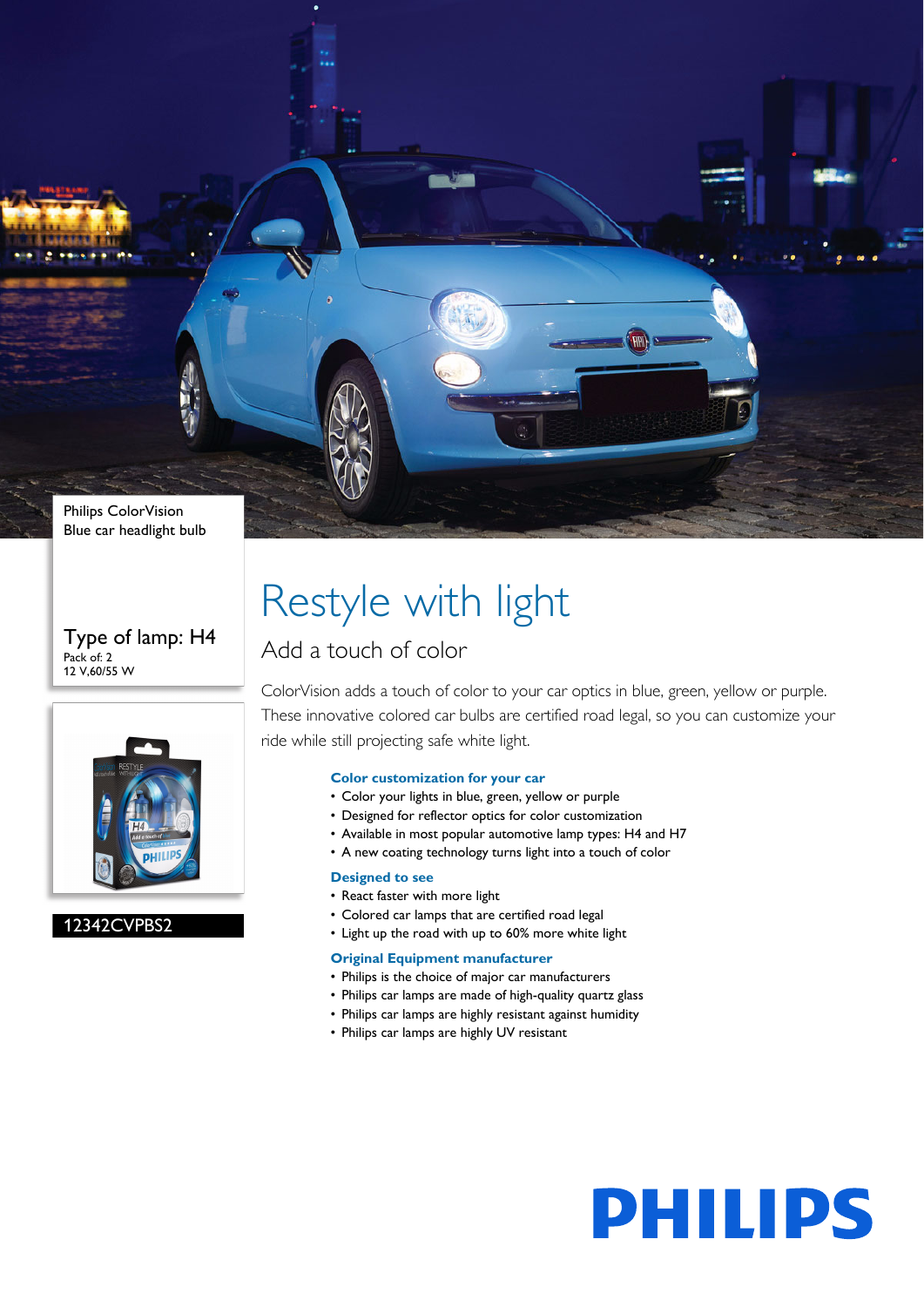#### 12342CVPBS2

## **Highlights**

#### **Available in H4 and H7**



To find out which Philips ColorVision lamp fits your car, go to www.philips.com/automotive

#### **Color your lights**



#### Philips ColorVision allows to add a

personalized touch of color to your car optics. Choose from blue, green, yellow or purple and customize your ride.

#### **Road legal colored car lamps**



ColorVision lamps comply with all ECE regulations and come with a certification card to prove they are road legal. Keep it with you in your car at all times.

#### **Designed for reflector optics**



Philips ColorVision creates colored effects by reflecting light into the lamp optics. Switch on your headlamps and light up with a touch of color.

#### **React faster with more light**



Increased visibility is proven to help you react faster while driving. With 60% more light, ColorVision increases your visibility by 25 meters compared to standard lamps. Anticipate easier to any obstacles that might come your way.

#### **A new coating technology**



Thanks to a special coating on the lamps, Philips ColorVision adds a touch of color which is in line with European regulation. So you can customize your ride while still projecting safe white light

#### **60% more white light**

Thanks to its technology, Philips ColorVision lights up the road with up to 60% more vision than any other standard lamp. So you see the road ahead more clearly, while your optics add a touch of colour

#### **Car manufactuer choice**



For 100 years, Philips has been on the forefront of the automotive lighting industry, introducing technological innovations that have become standard on modern automobiles. Today, one in two cars in Europe and one in three worldwide is equipped with Philips lighting

#### **High quality quartz glass**



UV-Quartz glass is stronger than hard glass and highly resistant to temperature extremes and vibrations, which eliminates the risk of explosion. Philips quartz-glass lamps (filament 2 650º C and glass 800º C) are able to withstand severe thermal shock. With the capability of increased pressure inside the lamp, UV-quartz glass is able to produce a more powerful light